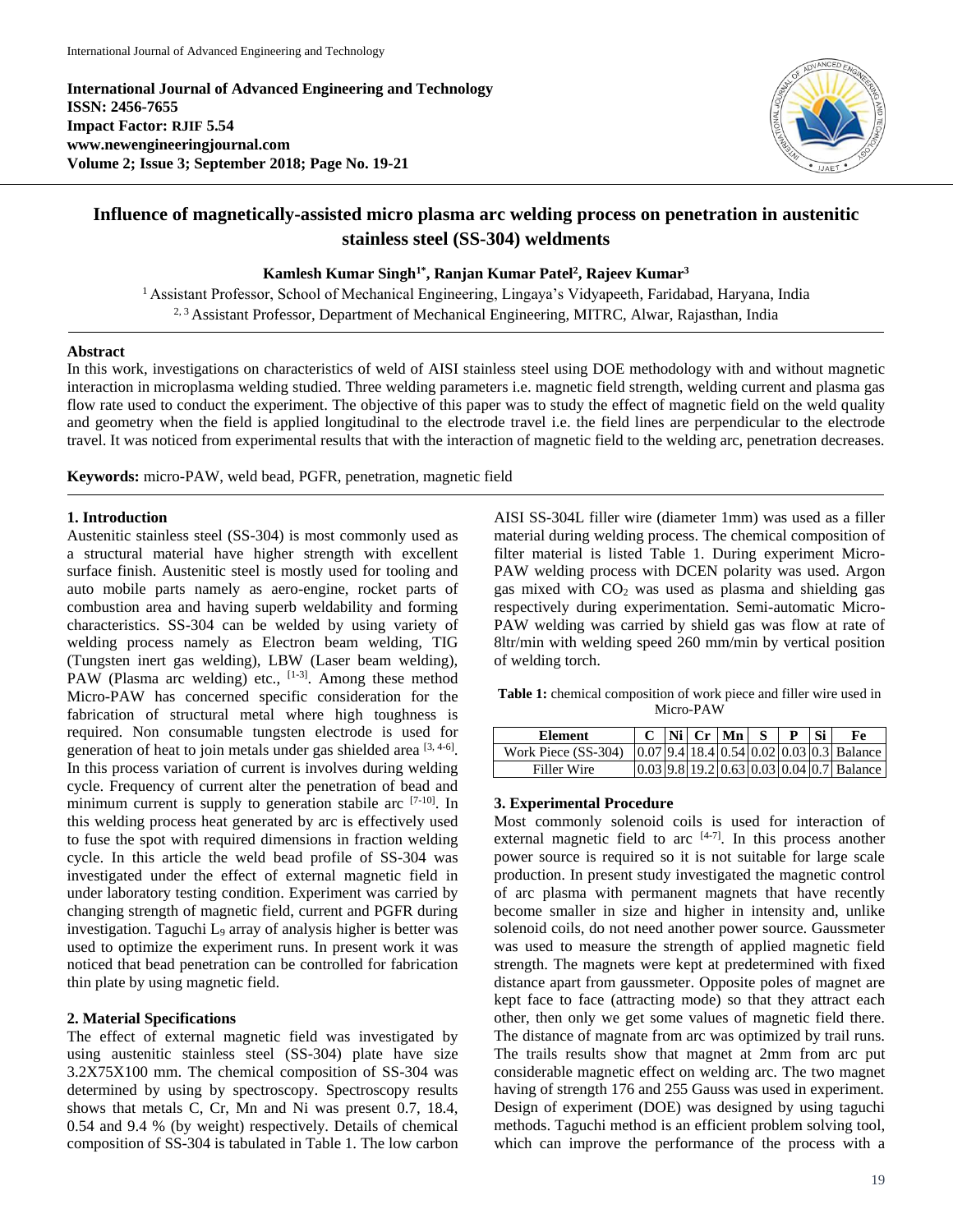significant slash in experimental time and cost [10]. Taguchi developed an effective design of experiment technique, using the Orthogonal Arrays (OA). Taguchi method allows for the analysis of many different parameters without excessive amount of experimentation. For example, a process with 3 factors, each with 3 levels, would require 27 experiments to test all factors. L<sup>9</sup> analysis was used for study the penetration. The three variable with three level used for the investigation is shown in Table 2. Based on the above parameters & their levels, the following design matrix is prepared as per taguchi design methodology 3 factors at 3 levels = 27 runs. But only 9 runs are performed as per Taguchi's L<sub>9</sub> orthogonal array. The design matrix with L<sub>9</sub> used for the investigation is tabulated in Table 2. Welding speed is kept constant as only one welding speed is taken on automated welding table moving the workpiece which is shown below in figure. Specimen is kept on the automated table. The current and plasma gas flow rate range is set on the Micro-PAW machine and weld bead is deposited without interaction of magnetic fields. The similar setting is used in welding with magnetic field interaction same welding parameter used for without external magnetic field. Only change is that the permanent magnets are applied. Specimen was cut by using wire EDM process at J S Die Makers, Ludhiana to get specimen for polishing. Specimen was initial polished on polishing machine to clean the surface of metal at welding metallurgy lab, SLIET University.

| <b>Runs</b> | <b>Magnetic field (Gauss)</b> | <b>Current (Ampere)</b> | <b>PGFR</b> (Ltr./min) | <b>Penetration</b> (mm) |
|-------------|-------------------------------|-------------------------|------------------------|-------------------------|
|             |                               | 28                      | 0.3                    | 0.461                   |
|             |                               | 29                      | 0.4                    | 0.772                   |
|             |                               | 30                      | 0.5                    | 1.376                   |
|             | 176                           | 28                      | 0.4                    | 0.939                   |
|             | 176                           | 29                      | 0.5                    | 1.268                   |
|             | 176                           | 30                      | 0.3                    | 0.324                   |
| −           | 255                           | 28                      | 0.5                    | 0.897                   |
| o           | 255                           | 29                      | 0.3                    | 0.222                   |
|             | 255                           | 30                      |                        | 0.423                   |

Table 2: L<sub>9</sub>Array of DOE matrix with response of variable parameter

### **4. Results and Discussion**

Optical microscope was used to examine profile of weld bead with and without interaction of external magnetic which is shown in Fig. 1(a-d). From Fig. 1(a-b) it was shown that weld bead have higher penetration. Initial weld bead was polished by using series of emery paper set by set. The bead profile of the polished specimens were examine to measurements of penetration. The experimental results were tabulated in Table 2. The experimental results was used as response data namely as penetration for analysis by using Minitab 17. The means of response data helps to optimize the input parameter of experiments which is shown in Fig. 2. From Fig. 2 the data means of penetration is plotted on Y- axis and input factors magnetic field, current and PGFR are taken on X- axis. Fig. 2. shows that with increase of magnetic field, penetration decreases.



**Fig 1:** (a-b) Weld bead deposition without magnetic interaction; (c-d) weld bead deposition with magnetic interaction.



**Fig 2:** Main effects plot for data means of penetration

### **5. Conclusion**

Following conclusion where drawn on bases of current investigation:

- DOE is effective to optimize the number of experiment and prediction of outcome with lower experimental cost.
- In Micro-PAW arc welding, with the interaction of magnetic field to the welding arc, depth of penetration decreases.

#### **6. References**

- 1. Balasubramanian M, Jayabalan V, Balasubramanian V, Acta Metall. Sin. (Engl. Lett.). 2010; 23(4):312-320.
- 2. Balasubramanian B, Jayabalan V, Balasubramanian V. J Mater. Sci. Technol. 2006; 22(6):821-825.
- 3. Singh RP, Gupta RC, Sarkar SC. Int. J Appl. Inn. Engg. Manag. 2012; 1:2319-4847.